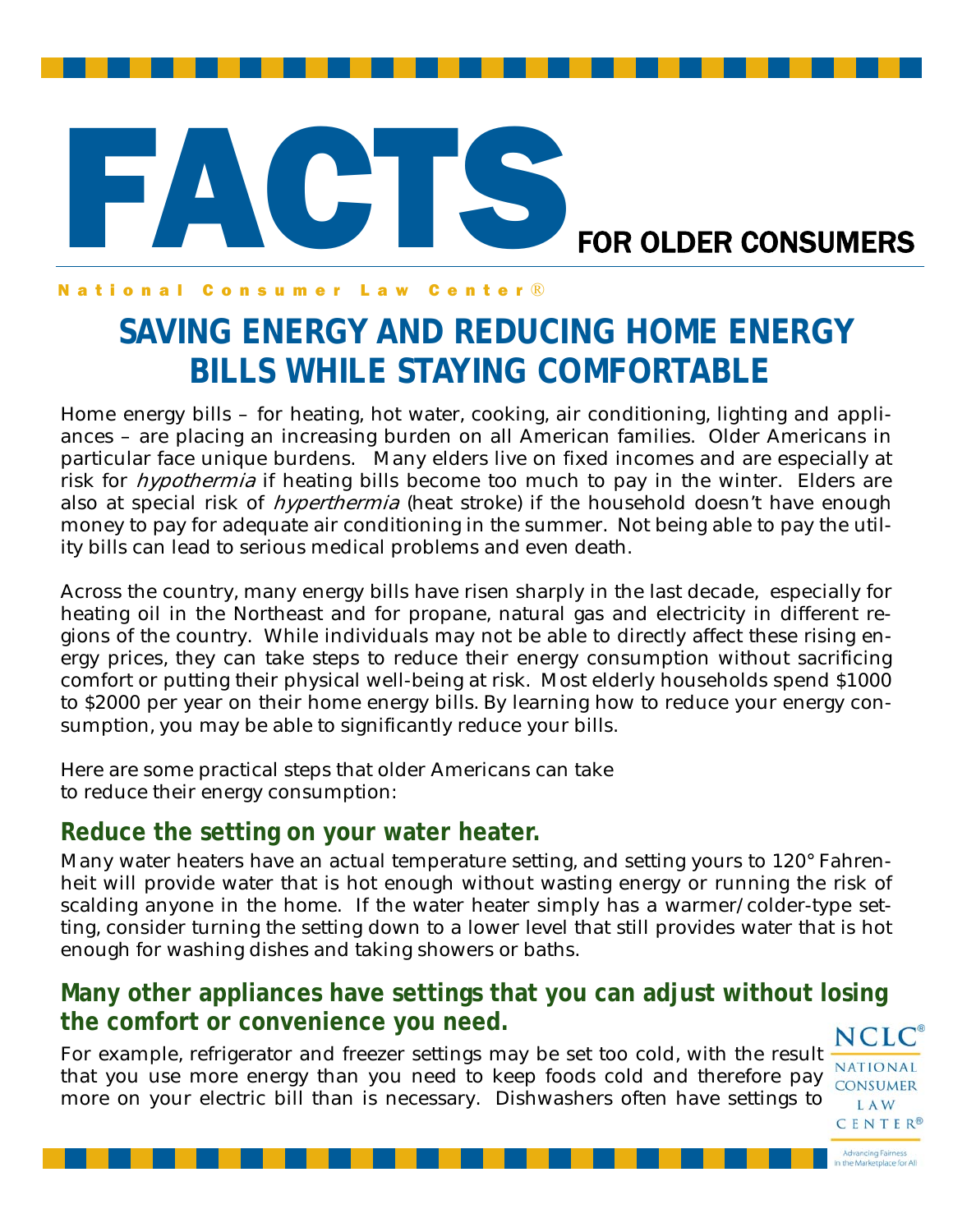control the temperature of the water or to allow you to turn off the automatic drying feature. While it is most efficient to run your laundry machines and dishwashers only with full loads, clothes washers usually have settings that allow you to adjust the water level to the size of the load, which means you can use less hot water on a small load, or to use shorter wash-rinse cycles if the load is small or the clothes are not very soiled. For clothes dryers, make sure you are not setting the timer for more time than is actually needed to dry the clothes.

#### **Incandescent bulbs use as much as four times the energy as compact florescent bulbs.**

They also give off a lot of heat in the summer, which can in turn drive up your air conditioning bills. Think about replacing incandescent bulbs with compact florescent bulbs, especially for bulbs that are on several hours each day – for example: ceiling lights in the kitchen, living room, etc. It is worth the time to check with your electric company to see if it has a program to provide these bulbs at a discount. If you haven't tried a compact florescent bulb in a while, the technology has improved, and there are bulbs for most lighting fixtures (lamps, ceiling fixtures, etc.) that are attractive and will provide adequate lighting levels. Compact florescent bulbs generally last longer than incandescent bulbs. They may be most convenient to use in hard-to-access areas such as ceiling lights, because they need to be replaced less frequently. Compact florescent bulbs contain trace amounts of mercury so check to see if your city or town has a recycling program for these bulbs.

#### **Older Americans have major appliances – boilers, furnaces, refrigerators, air conditioners – that are, on average, older than the typical appliance in other homes.**

If you have been thinking about replacing an older appliance, or if an appliance fails and you have to replace it, consider buying an "Energy Star"-rated appliance. The Energy Star rating means that the appliance has met energy efficiency guidelines developed by the US Environmental Protection Agency and the US Department of Energy. Even if the initial purchase price is a little higher than a less-efficient model, it could cost you less to own and operate the appliance in the long run, because of the money saved through reduced energy bills. "Energy Star"-rated appliances are clearly labeled as such, and sales personnel where you purchase your appliance can help you understand the ratings and the estimated energy savings.

#### **Ask your utility company whether your rates are lower in off-peak hours, and if so, schedule your use of your high energy appliances during those times.**

Off-peak hours are those times of day when overall demand for energy is low, in contrast to on-peak hours that are those times of day when overall demand is high. Rates may be much less expensive during off-peak hours, and you can adjust your schedule to operate high energy use appliances such as laundry machines and dishwashers during these lower-rate, off-peak hours. Doing so can help you reduce your utility bills.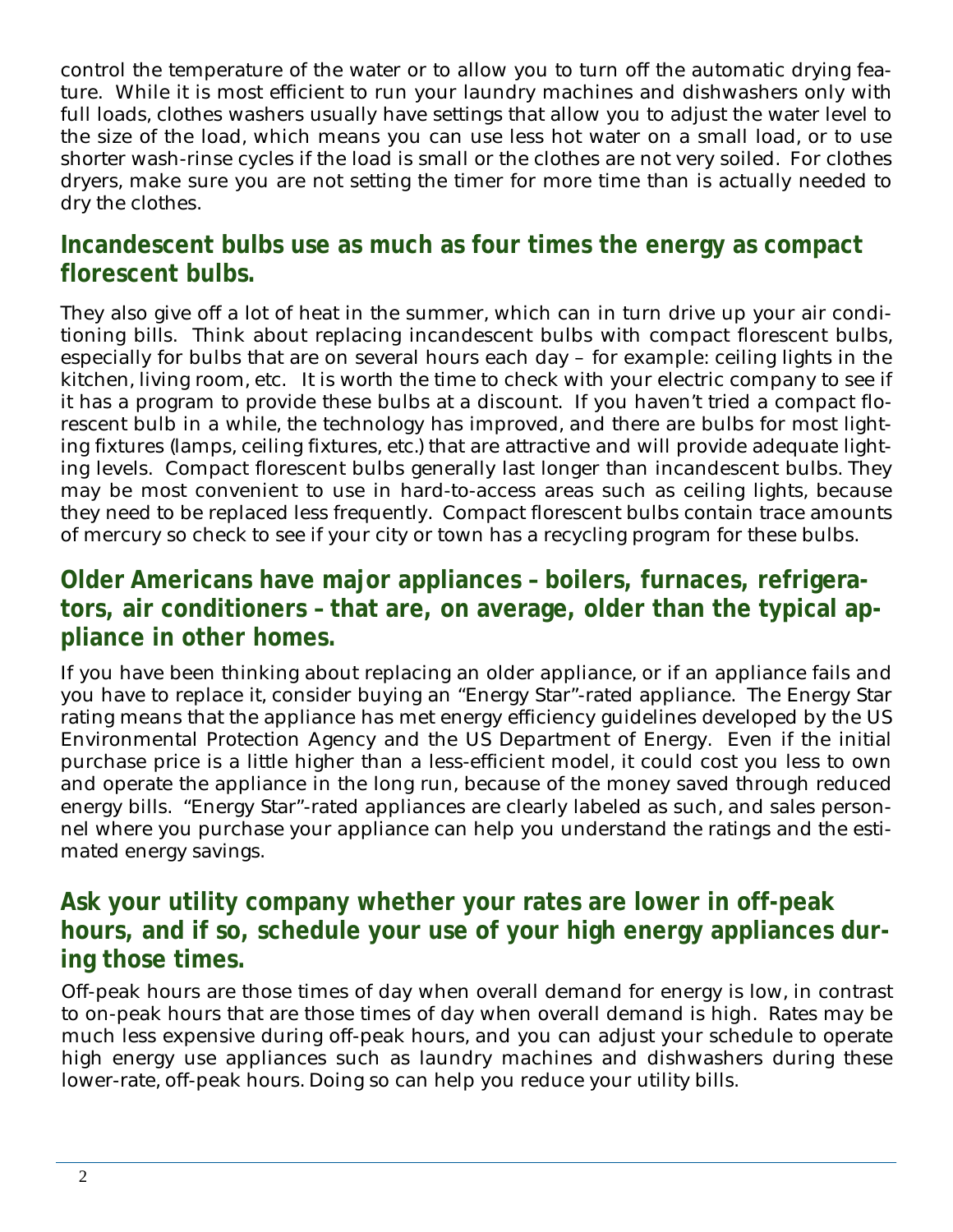#### **Seal the air leaks around drafty doors and windows in your home.**

In the winter, air leaks allow cold air to enter the house. In the summer, air leaks can allow hot air to enter. Leaks and drafts decrease the efficiency of heating and cooling your home and increase your costs. Leaky doors and windows can be sealed with caulk and weatherstripping.

#### **Wasting hot water will increase your natural gas, heating oil, or electric bill (depending on how you heat your water).**

It is therefore helpful to put in low-flow showerheads and faucet aerators to reduce any unnecessary use of hot water. Insulation for your water heater and hot water pipes can usually be purchased at the local hardware store. This will also reduce your energy bills.

### **Helpful Tips**

Many utility companies have programs that provide rebates or other assistance to customers who buy "Energy Star" appliances and florescent bulbs. It is always worth the time to call your local utility company or state energy office to see if there are any rebate programs or any other incentives in place to help with the purchase of energy-efficient appliances. Additionally, some Energy Star appliance purchases may qualify for a federal or state tax credit.

Low-income customers may be able to get substantial assistance with replacing or repairing old or inoperative furnaces and other appliances from the local agencies that provide fuel assistance (primarily through Low Income Home Energy Assistance Program or "LIHEAP") and help to insulate and weatherize homes (through the Weatherization Assistance Program or "WAP"). To find the LIHEAP agency that serves your area, you can call 1-866-674-6327 or send an email to energyassistance@ncat.org, making sure to include your town/city, county, and state. In many parts of the country, the agency that delivers LIHEAP assistance in your area will also run the Weatherization Assistance Program. Your utility companies and state utility commission can also provide you with the contact information for your state LIHEAP and WAP agencies.

### **For More Information**

If you are interested in more detailed information about how to save energy and reduce your energy bills, the American Council for an Energy Efficient Economy publishes a very useful online guide. Much of the information in this Consumer Facts for Older Americans was adapted with permission from the Consumer Guide to Home Energy Savings: Condensed Online Version (© 2003 American Council for an Energy Efficient Economy). The American Council for an Energy-Efficient Economy (ACEEE) is located at 1001 Connecticut Ave. N.W., Ste. 801, Washington, D.C., 20036; website: http://www.aceee.org. The ninth edition of the print version of ACEEE's Consumer Guide to Home Energy Savings was published in Fall 2007.